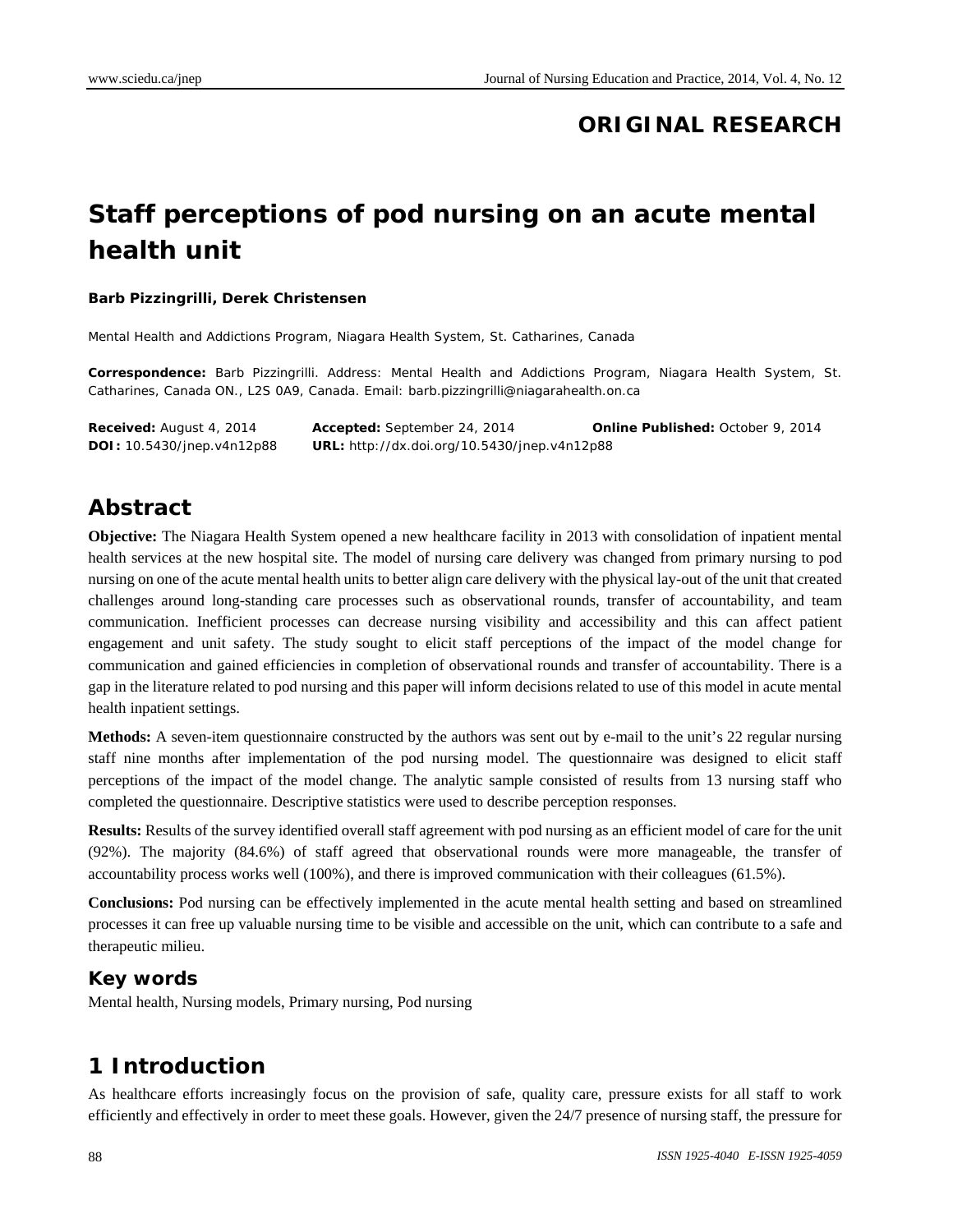this professional group can be even more intense. The topic of nursing care delivery models has been a significant area of interest within the literature for several decades. This is particularly true as a growing wealth of research evidence has emerged that identifies that the way in which nurses are organized to perform their care-related activities has a direct impact on patient outcomes [1].

While safe, quality care is a consistent theme across all practice areas, these concepts are interpreted somewhat differently within mental health, which has implications for the choice of care delivery model within this specialty area. At the core of mental health care is the therapeutic relationship, from which all planning related activities arise. The nurse uses foundational interpersonal skills including empathy, trust, and respect to develop rapport with the patient and engage therapeutically in order to support the individual in moving forward to actualize self-identified goals. The therapeutic relationship is essential in supporting a safe milieu  $^{[2]}$  where access to care providers is required to address suicidal, homicidal, and other violence risk. The safety priority is to identify and act early to prevent near-miss suicide attempts and de-escalate violent behaviour to avoid harm  $[3]$ .

Traditionally, primary nursing was used as the care delivery model on the mental health inpatient units at the Niagara Health System (NHS), which involves accountability and responsibility for all care-related activities being assigned to a single nurse  $^{[4]}$ . While primary nursing in its truest form identifies the Registered Nurse as the care provider, the NHS adapted the model to include both Registered Nurses and Registered Practical Nurses who are responsible for all aspects of patient care based on scope of practice. The use of a primary nursing model for care delivery aligns well with the goal of therapeutic engagement within the inpatient mental health setting.

The NHS opened a new healthcare facility in March 2013 with consolidation of inpatient mental health services from three sites to one with creation of two acute care units consisting of 20 beds (Unit B) and 24 beds (Unit M) respectively. In October 2013, approximately six months after moving into the new NHS healthcare facility, it became evident through conversations with staff on Unit 1M that the primary nursing model and related processes that had been in place prior to moving into the new hospital were not working well within the new physical environment of the unit. Staff cited the larger unit lay-out as being problematic related to patient care. Patient assignments completed by the Charge Nurses based on acuity, skill set, and scope of practice led to staff walking more to care for patients who often were located in separate areas of the unit. In addition, the larger unit resulted in more time required to complete the observational rounds that are ordered, on average, every 30 minutes for all 24 patients.

Staff identified that the transfer of accountability (TOA) and communication processes between shifts were also not working efficiently. The TOA consisted of all staff sitting together and listening to report on all 24 patients, which often took more than 30 minutes to complete. Staff then felt rushed to get their day organized including getting morning care activities done prior to patients having breakfast and beginning to use off-unit privileges. The larger unit design, the TOA process, general patterns of team communication, and observational rounds all contributed to lost nursing time. Process and design related factors that contribute to the inaccessibility of nursing staff to patients and their families may have an impact on therapeutic engagement and the proactive actions of staff in observing changes in patient presentation so that they can react to maintain safety  $[5]$ .

As a result, the team led by the Nurse Manager and Clinical Educator made the decision to look at other options for care delivery. A literature review was done to look at different models of care delivery, and in the preliminary stages of the search, pod nursing references were found. It was noted that there is a significant gap in the overall literature on this topic, with only a couple of articles found that were focused in medical/surgical areas of practice. There were two key articles on pod nursing that were reviewed: Donahue [6] identified improved patient satisfaction and nurse vitality after implementation of pod nursing on a 38 bed cardiothoracic unit. By breaking the unit down into smaller pod areas, the nursing staff were able to reduce unnecessary walking around the larger unit, which increased their ability to monitor patients more closely and enhanced their visibility on the unit. Based on Donahue's work, pod nursing has the potential to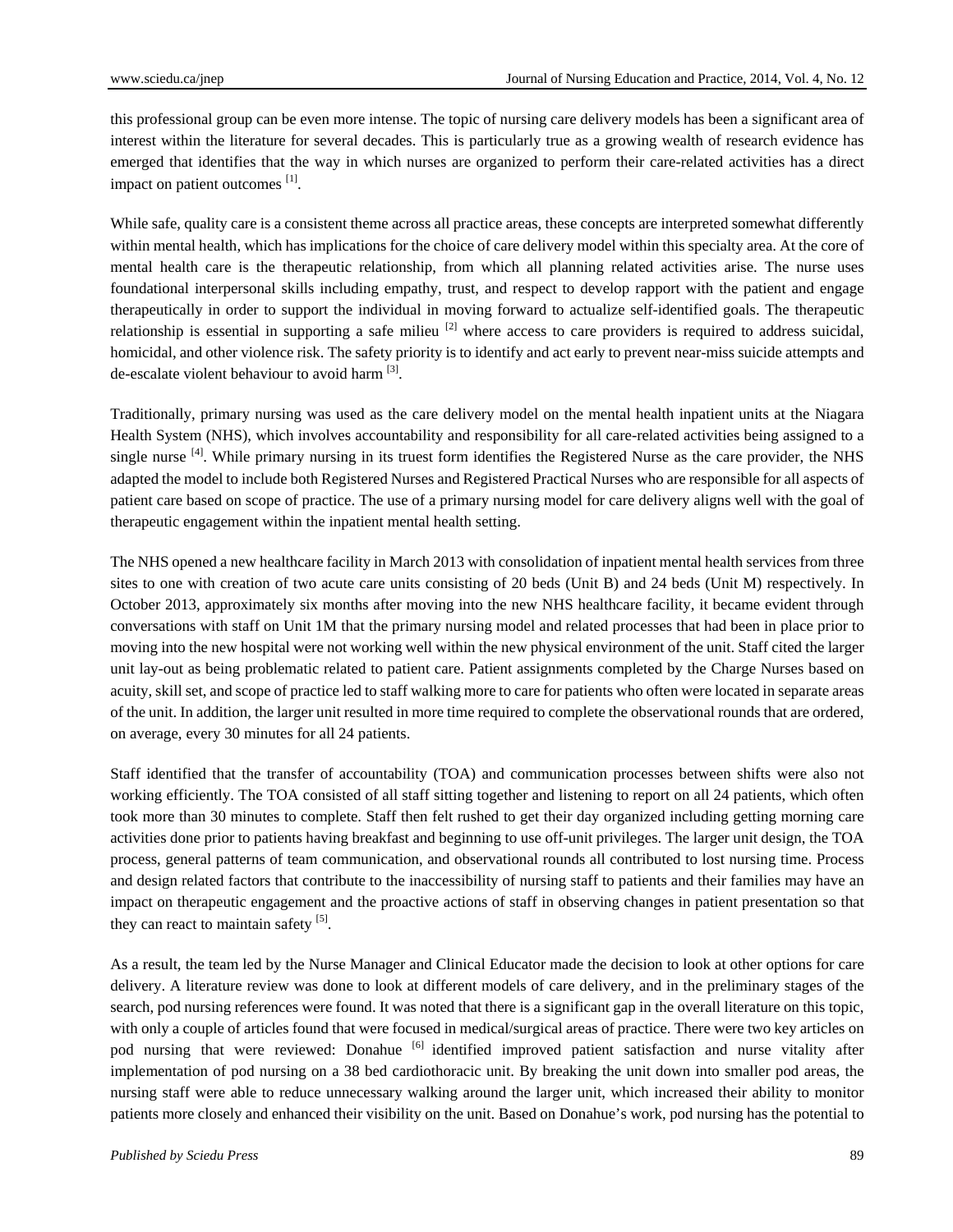increase therapeutic presence on the unit so that staff have the ability to "keep an eye on patients to reduce self-harm, violence, and manipulative and suicidal behaviour"  $[7]$ .

Friese *et al.* <sup>[8]</sup> implemented pod nursing on a 32 bed medical/surgical unit. Similar to Donahue's <sup>[6]</sup> findings, the authors found that nursing staff were able to collaborate more effectively and efficiently when working as partners in the pods and as a result satisfaction increased. These results highlight the benefits of pod nursing including enhanced collaboration, increased visibility of staff on the unit, and efficiency related to smaller geographic areas for staff to work in, which conserves valuable nursing time. The results from Friese and the other authors again highlight the efficiency that can be obtained from breaking the unit down into smaller areas of responsibility. This can increase nursing presence on the unit to improve safety.

While the number of articles on pod nursing is limited, the results obtained from the two that were reviewed aligned with the outcomes desired on Unit 1M so the decision was made to introduce pod nursing to the staff.

### **Implementation**

The Nurse Manager and Clinical Educator met with staff to explain pod nursing, and everyone expressed agreement in reorganizing the unit into three pods: Pods A, B, and C (see Figure 1).



**Figure 1.** Unit M Pod Design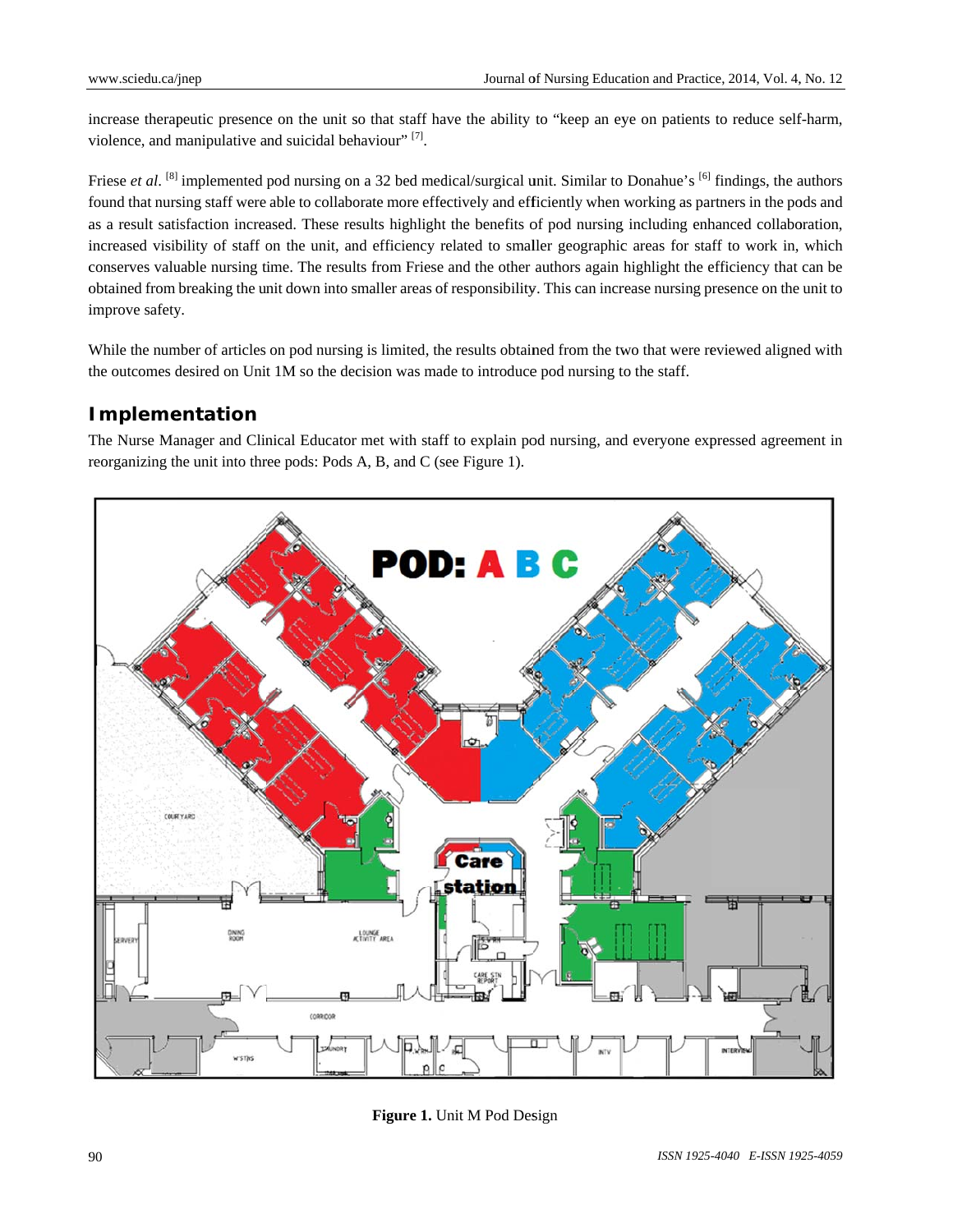Two of the pods consist of ten patients with a Registered Nurse (RN) and a Registered Practical Nurse (RPN) assigned and one pod of four patients assigned to a Registered Nurse. The four-bed pod consists of the higher acuity patients on the unit who often require more frequent observation and care that is consistent with a RN scope of practice. On day shift, each ten-patient pod aligns with a unit bedroom corridor, which enables a RN and RPN pair to be assigned to a corridor for patient related activities. The assignment of patients within the pod is negotiated between the RN and RPN, and wherever possible, continuity of care provider is encouraged. The RN and RPN staff schedules do not overlap exactly, so one of the staff may have been on previous shifts and will continue caring for specific patients rather than taking on new ones. The RN and RPN assume total care for the ten patients with collaboration around admissions, ongoing care, and discharges. Changes in acuity that previously would have resulted in the RPN transferring care to a RN can now be managed effectively within the pod. On afternoon and night shifts, the pods are realigned as staff numbers decrease, however, the integrity of the corridor assignment is maintained to the fullest extent possible during these times.

In order to facilitate documentation and communication, the team station was reorganized into the three pods (Pods A, B, C) with designated desk areas for staff. The ten-bed pods have two computers and one telephone and the four-bed pod has a computer and telephone for staff use. Staff were very enthusiastic about the reorganization of the team station and began supplying their respective pods with patient information and resource binders that could be easily accessed. The Clinical Educator developed coloured maps that showed the configuration of the pods across all shifts with Pod A being designated as red, Pod B as blue, and Pod C as green. Patient charts, Computerized Medication Administration Record (CMAR) binders, and the name of each pod-designated desk space were colour coordinated (see Figure 1).

The team station was designed and built with two slider windows that could be used for medication administration purposes. Prior to implementation of the pod model, the windows were rarely used and did not make sense given their location. However, with the pod implementation, one window now aligns with Pod A and the other with Pod B. Patients are encouraged to come to the windows at medication times and as needed. This has been more efficient for staff time as often numerous trips back to the medication room would be required for 'as needed' medication that was requested at the bedside. The Pod C staff use the two slider windows depending on where patients present for medications. Given the proximity of the Pod C bedrooms to the team station, the RN often administers medications at the bedside rather than have patients come to the windows.

The specific pod-related changes that have occurred on the unit are:

#### **Observational rounds**

The observational rounds are specific to each pod and occur for a maximum of ten patients, compared to completing rounds for all unit patients. This is more efficient than covering the whole unit for rounds, which often encompassed the entire 30 minute observation period. The location of the designated desk areas for Pods A and B facilitate clear sight lines of each patient corridor thus increasing observation of patients who are moving about the unit outside of regular observation periods. As staff are organized into pods that are smaller geographic areas, and with two nursing staff in Pods A and B, the staff have a better "situational awareness" and knowledge of where inpatients in their pods are at any given time.

#### **Transfer of accountability and communication**

The TOA process has been reorganized and now occurs within each pod with face-to-face communication between staff. At the end of the TOA, all unit staff come together with the Charge Nurse to complete a safety-focused huddle that ensures communication of patient risk-related issues such as suicidality, elopement, falls, or medical issues between pods. The huddles are repeated several times throughout each shift to ensure that all staff are aware of safety 'hot spots' on the unit.

#### **Promotion of teamwork and collaboration**

*Published by Sciedu Press* 91 With the pod system there has been an increase in collaboration and teamwork as now the two large Pods, A and B, have a RN and RPN working closely in providing patient care versus the previous system with five nursing staff essentially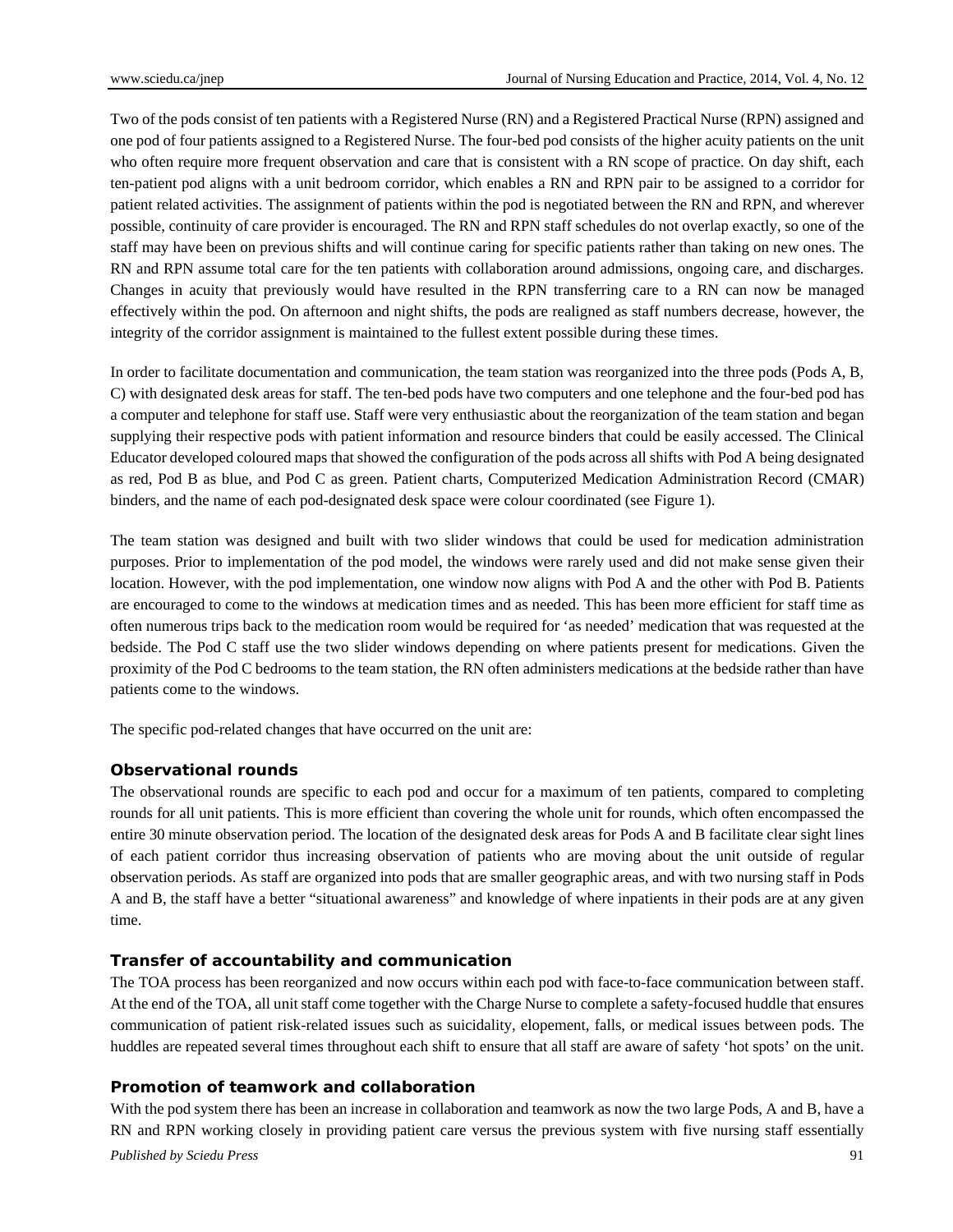working independent of each other. The support given to each other has been a positive aspect of the pod system especially when one of the staff is new to the unit or a novice nurse.

## **2 Methods**

### **2.1 Research design**

A descriptive survey design was chosen for this study using a questionnaire developed by the authors to elicit perceptions of nursing staff regarding the pod nursing change on Unit 1M, a 24-bed acute mental health unit at the Niagara Health System. Approval was obtained from the Niagara Health System Research Ethics Board.

Given the number of competing activities occurring within the Mental Health and Addictions Program related to new hospital transition, patient related outcomes were not identified as part of this work as it would not be possible to link these specifically to the pod nursing model.

## **2.2 Sample**

The sample ( $n = 22$ ) consists of 12 Registered Nurses (RNs) and 10 Registered Practical Nurses (RPNs) who regularly work on the unit.

### **2.3 Questionnaire**

A seven-item questionnaire was constructed by the authors that uses a five-point Likert scale for staff to indicate agreement with each question ranging from strongly disagree (1) to strongly agree (5).

- 1) Pod nursing is a more efficient model of care for our unit.
- 2) Pod nursing has improved my communication with colleague(s).
- 3) Pod nursing makes observational rounds more manageable.
- 4) Patient acuity across assignments is an issue with pod nursing.
- 5) Completing transfer of accountability within the pods works well on the unit.
- 6) Pod nursing should remain as the nursing model on the unit.
- 7) Pod nursing has improved patient care on the unit.

#### **2.4 Data collection procedures**

An e-mail was sent out to the 22 staff in July 2014, nine months after implementation of the pod nursing model on Unit 1M. The e-mail asked each staff member to complete the questionnaire and a link took them directly to the online document through Survey Monkey [9]. Staff had one month to complete the questionnaire. A summary of staff responses was received by the authors at the end of the one month period from the online survey service.

Descriptive statistics were used to describe staff perceptions and were completed by the authors. Data is presented as observed rates and frequencies (see Table 1).

## **3 Results**

Of the 22 nurses who received the questionnaire, 13 (59%) responded (see Table 1). Ninety-two percent of respondents reported that pod nursing is a more efficient model of nursing care for Unit M and all respondents  $(100\%; n = 13)$  agreed (n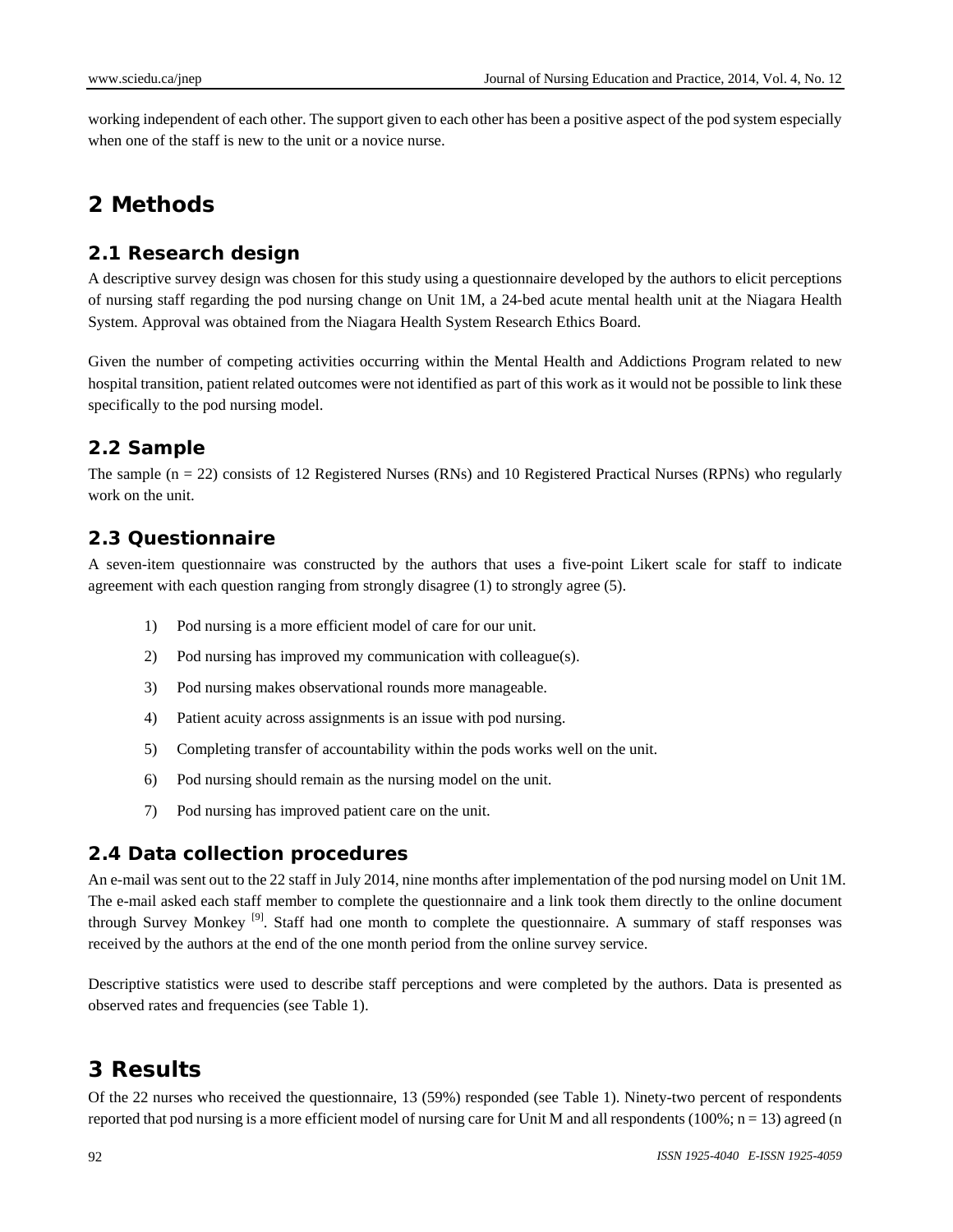$= 6$ ) or strongly agreed (n = 7) that pod nursing should remain as the nursing model on the unit. The majority (61.5%; n = 8) agreed ( $n = 5$ ) or strongly agreed ( $n = 3$ ) that communication between colleague(s) has improved with the introduction of pod nursing and all respondents (100%;  $n = 13$ ) agreed ( $n = 7$ ) or strongly agreed ( $n = 6$ ) that completing transfer of accountability within the pods works well. Furthermore, respondents  $(84.6\%; n = 11)$  also agreed  $(n = 7)$  or strongly agreed  $(n = 4)$  that pod nursing makes observational rounds more manageable.

| <b>Ouestions</b>                             | <b>Strongly Disagree, Disagree or Neutral</b> |          | <b>Strongly Agree or Agree</b> |               |
|----------------------------------------------|-----------------------------------------------|----------|--------------------------------|---------------|
|                                              | n                                             | %        | $\boldsymbol{n}$               | $\frac{0}{6}$ |
| 1. More efficient model of care.             |                                               | 7.7      | 12                             | 92.3          |
| 2. Improved communication with colleague(s). | 5                                             | 38.5     | 8                              | 61.5          |
| 3. Observational rounds more manageable.     |                                               | 15.4     |                                | 84.6          |
| 4. Acuity of patients is an issue.           | 9                                             | 69.2     | 4                              | 30.8          |
| 5. Transfer of accountability works well.    | $\Omega$                                      | $\Omega$ | 13                             | 100           |
| 6. Should remain as the nursing model.       | $\Omega$                                      | $\Omega$ | 13                             | 100           |
| 7. Improved patient care on the unit.        |                                               | 15.4     |                                | 84.6          |

**Table 1.** Staff Perceptions of Pod Nursing

## **4 Discussion**

Moving into a new hospital provided the opportunity to examine long-standing processes that no longer aligned with the new unit designs, which are more spacious and require more walking to complete care related activities. The introduction of pod nursing on Unit 1M, which is an acute mental health unit, has resulted in improved efficiencies for the nursing staff. Communication is enhanced between the pod partners who work collaboratively to care for assigned patients rather than working alone. Observational rounds, and the transfer of accountability process have been identified as improved with the pod nursing model largely due to reduced time required to complete these activities, which enables staff to focus on therapeutic activities that will contribute to an environment of safety.

Staff feedback since the implementation of pod nursing in October 2013 has identified one area of concern that was included in the staff questionnaire. While all efforts are made to place the higher acuity patients in the four-bed pod adjacent to the team station, this is not always possible if the number of acute patients exceeds the four bed capacity. The acute patients are then placed in another pod. However, availability of more beds in one pod than the other may disproportionately increase the acuity. While approximately two-thirds of respondents (69.2%; n = 9) disagreed (n = 5) or strongly disagreed  $(n = 4)$  that patient acuity across assignments is an issue with pod nursing, there were four respondents (30.8%) who agreed with this statement. There may be times when the acuity varies considerably across the pods, but with better communication, presence of staff within the pods at all times, and ability to reassign patients between nursing partners, the care of these higher need patients can be effectively managed.

The cost of implementing pod nursing on the unit of interest was minimal as the unit had been designed in a manner that was conducive to the pod model. However, other hospitals interested in implementing pod nursing may require physical lay-out changes that could be cost prohibitive. Any design changes and the costs associated with these would need to be factored into any decisions related to implementation of pod nursing.

The response rate was reasonable for the questionnaires, but there could still be a bias if the staff members who did not respond represent different views with respect to pod nursing.

The introduction of pod nursing was done during the first year of transition to the new hospital. There were many competing priorities that could impact patient satisfaction and safety dimensions of care. Therefore, the decision was made